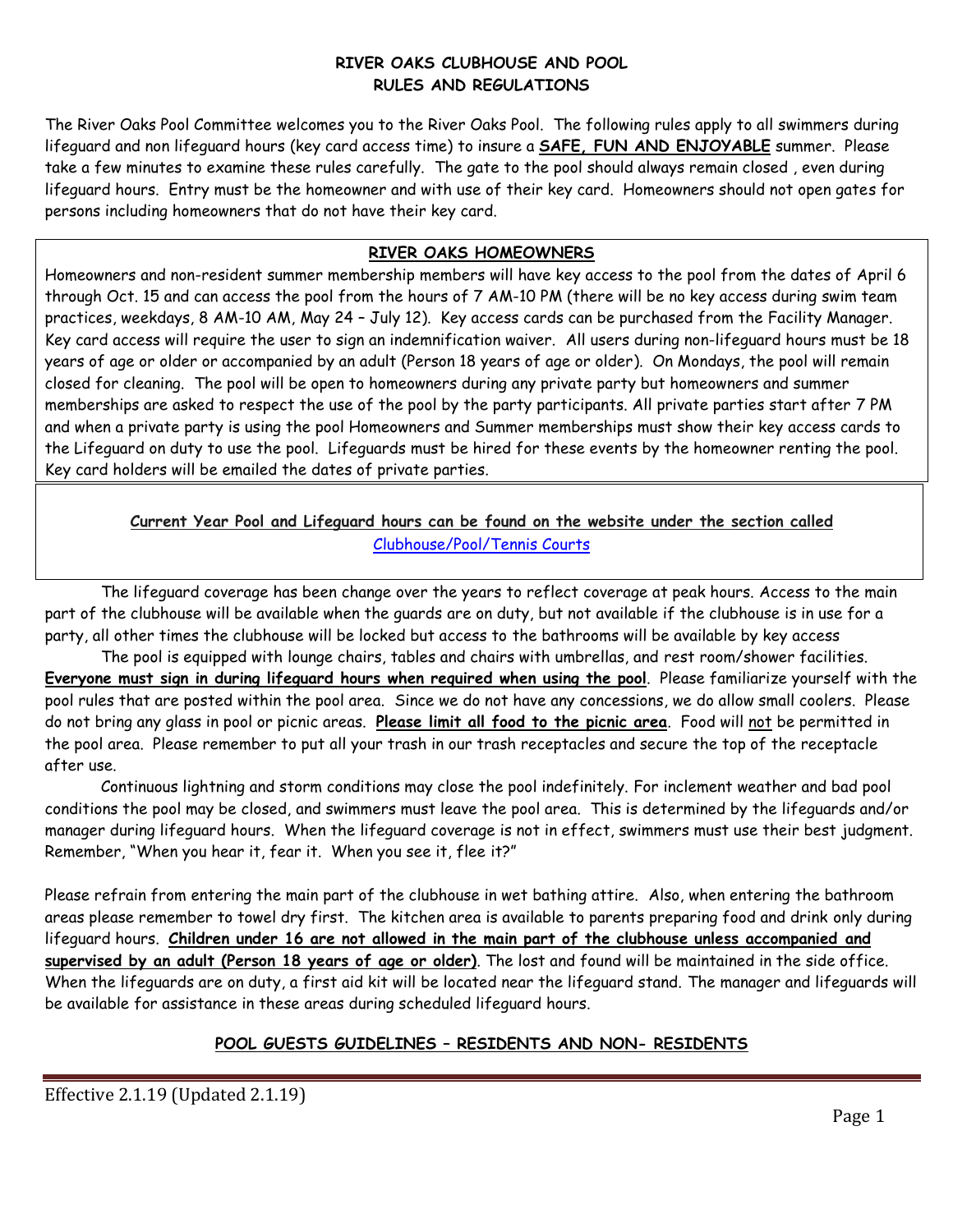**Residents do not have to pay guest's fees. Any time a resident has more than 5 (five) guests, please notify the facilities manager in advance to get approval for a "Party". Non-Resident members must pay a guest fee of \$2.00 per guest. The guest limit for non-resident members is 3 guests per day. Guest fees will be given to the lifeguard upon entering the pool. Non-residents may only bring guests during lifeguard hours. Non-Resident members must accompany their children at all times.**

#### **SWIM LESSONS AND SWIM TEAM**

Group and private lessons will be available as early as May. Our program offers swim instruction at its finest. For information on swim team and swim lessons, you can check out the Safewater website, [www.teamsafewater.com.](http://www.teamsafewater.com/)

#### **POOL BEHAVIOR GUIDELINES**

Raucous behavior is prohibited. Vulgar language will not be tolerated. The pool gate must remain closed at all times. The lifeguards have the authority to enforce proper behavior. Pool users should feel free to inform the lifeguard and/or manager of improper behavior of pool users. Should this behavior persist, lifeguards may ask the violator(s) to leave the pool. The names of these people will be reported to the manager and may result in loss of pool privileges. Pool users who observe improper behavior outside of lifeguard hours are requested to report this to our GNO Manager at (985) 774-1222 or to a member of the Pool Committee.

Diving is **NOT PERMITTED** in the pool. Somersaults or flips are prohibited. There will be no climbing or diving off the lifeguard stand. Swimmers should refrain from using squirt guns, hard balls (i.e. baseballs and tennis balls) and any toys that could cause harm to younger children. **Flotation devices will be limited to small floats and rafts**. This will be at the discretion of the lifeguard to enforce. Large flotation devices are sometimes not stable and cause children to possibly roll off and hit their heads on the poolside. These devices also limit the visibility for the lifeguards.

During lifeguard hours, children, ages 10 (ten) and under will not be permitted in the pool area without supervision (i.e. an adult or a licensed driver). During non-lifeguard hours all persons under 18 years of age must be accompanied by an adult (Person 18 years of age or older)**. No homeowner should open the gate to let others in the pools that do not have their key access card.** All swimmers will be expected to follow all pool rules. A system to help monitor all behavior problems during lifeguard hours has been developed. A warning form containing the violator's name, date of infraction, description of infraction, signature of both the lifeguard and the person will be written up at the discretion of the lifeguards or manager to be followed up by a phone call to the parents. If a person is written up 3 times, he/she will lose pool privileges for one week. When a fourth write up occurs, he/she will lose privileges for two weeks. The penalty for any further transgressions will be left up to the lifeguards, pool committee, and pool manager*. Any dangerous or serious discipline problems may result in immediate loss of pool privileges.*

*The pool committee will enforce the same warning system during non-lifeguard hours. Homeowners obtaining a key card will sign a waiver showing the behavior guidelines for non-lifeguard hours. Unacceptable behavior outside of lifeguard hours will be dealt with by the pool committee. Homeowners at the pool can report any unacceptable behavior to GNO, the pool committee or the facilities manager.*

### **CLUBHOUSE and POOL RENTAL GUIDELINES (SUMMER-POOL SEASON DAYS)**

**Homeowner should understand that if they have an outstanding balance for homeowner's dues or assessments of any kind they lose their right to use or rent the Pool and/or Clubhouse. Members not in good standing will have their use of facilities privileges suspended or revoked accordance with the 14th Amendment of the Restrictive Covenants.** For all Rentals you must pay your deposit and sign an agreement to book your party with the facilities manager in order to reserve your space as to not allow parties to overlap. Deposits are required for all Rentals. The amount of the deposit is shown with each type of Rental.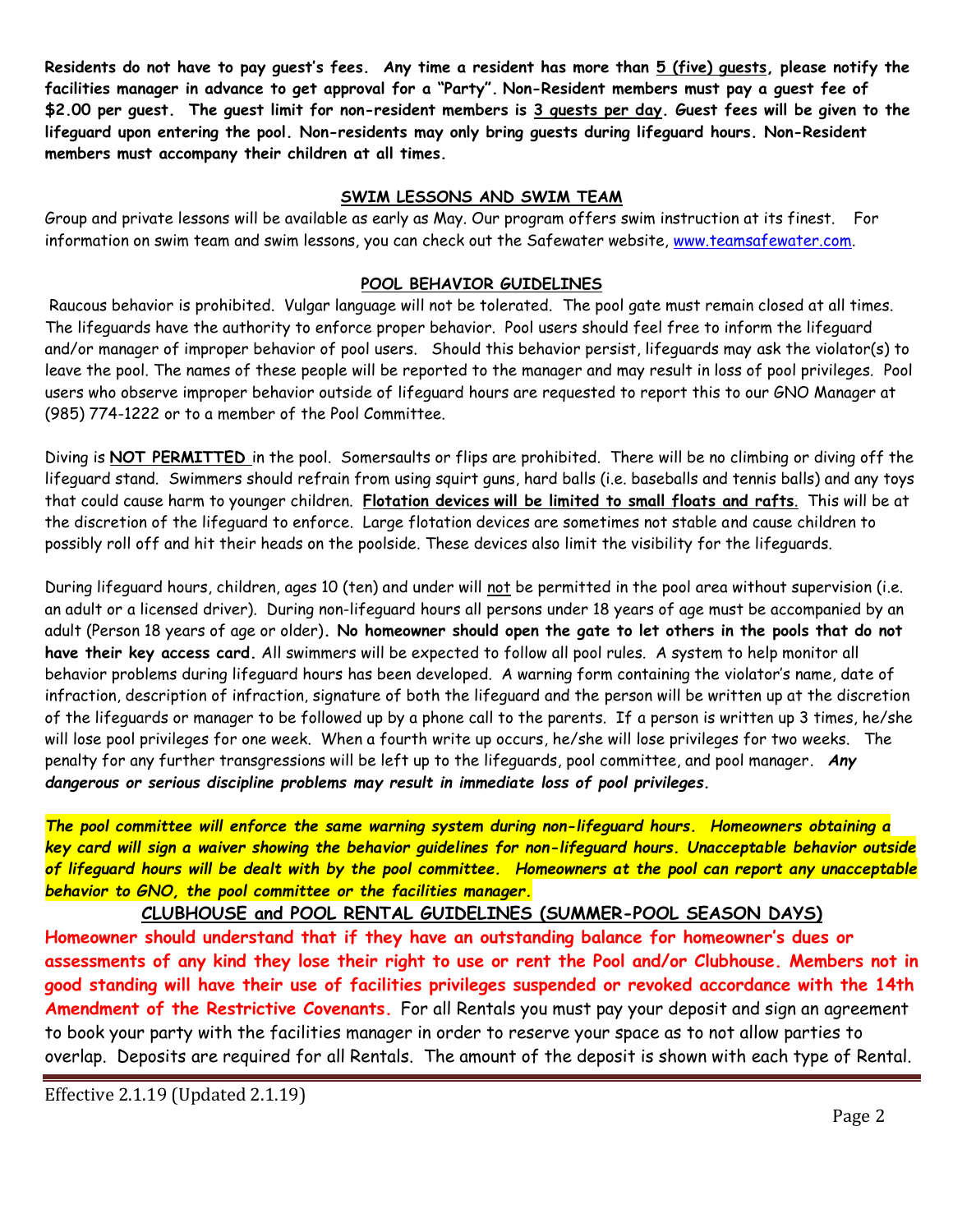The deposit will hold your reservation and will be applied to your rental cost. If you do not cancel your reservation within 48 hours of your reservation date, you will forfeit your deposit. If additional cost is incurred due to your rental, charges will be due 10 days after your rental. Additional charges may be incurred due to failure to return the thermostat to RUN, misuse, damage or failure to perform all of the requirements of the Rental as set forth in the agreement. Agreement and Checks for Rentals can be sent to Charlotte Boswell, c/o River Oaks HOA , #1 River Oaks Drive, Covington, LA 70433 or place agreement and Check(s) in an envelope with Charlotte's name on it and leave it in the Mail Drop box on the outside Clubhouse wall. Do not leave cash. **Checks should be made out to "River Oaks Homeowners Association"**

**If your party numbers are larger than booked with Safewater Management, Inc. the lifeguard has the authority to keep party swimmers out of the pool until the sufficient amount of lifeguard coverage deemed necessary arrives.** 

The clubhouse will be locked outside of lifeguard contract hours. **During the summer pool season, only members of the River Oaks HOA may reserve the clubhouse outside of lifeguard hours**. **See dates for lifeguard hours for the current year in the "Clubhouse and Pool Rules and Regulations" document**. No Non-resident or summer memberships are allowed a rental unless it is booked and attended by a homeowner. **Lifeguards must be present and will cost \$30.00 each per hour**. **Parties will be capped at 75 swimmers.** Parties cannot be booked on holidays and no more than one party will be allowed from Friday thru Sunday depending on the timing of parties requested and availability of cleaning personnel. The pool will remain available to homeowners during private pool parties booked at night. If the party is only using the clubhouse and not the pool, the pool will remain available to homeowners by use of key access. A usage fee for clubhouse rentals with food and drink will be charged as follows:

> Up to 35 people - \$100 / \$100 Deposit is required Above 35 people - \$150 / \$150.00 Deposit is required Above 50 people - \$200 / \$200 Deposit is required.

\*\*\*\*\*\*Clubhouse Only parties may not use the pool deck if no lifeguards are secured.\*\*\*\*\*\* \*\*\*\*\*\*Video Cameras have now been installed in the clubroom and all areas around the Pool\*\*\*\*\*\*

If additional cost is incurred due to your rental, charges will be due 10 days after your rental. Additional charges may be incurred due to failure to return the thermostat to RUN, misuse, damage or failure to perform all of the requirements of the Rental as set forth in the agreement

The cleanup fee included in your rental cost is for CLEANING the clubhouse only. There will no wavier of cleaning cost. If you reserve the clubhouse, it us your responsibility to clean the outside area and return the pool chairs to the pool area if used. If the outside area requires cleaning, an additional fee may be required. Failure to comply with these rules can result in a fine of up to \$100. Renter will take full responsibility to ensure that the rules outlined in the use agreement are followed before, during and at the end of the event. The pool and clubhouse are closed for maintenance on Mondays during summer months.

### **POOL PARTIES- Effective February 1, 2019**

*Homeowner should understand that if they have an outstanding balance for homeowners dues or assessments of any kind they lose their right to use or rent the Pool and Clubhouse. Use privileges will be suspended or revoked for members not in good standing accordance with the 14th Amendment of the Restrictive Covenants.*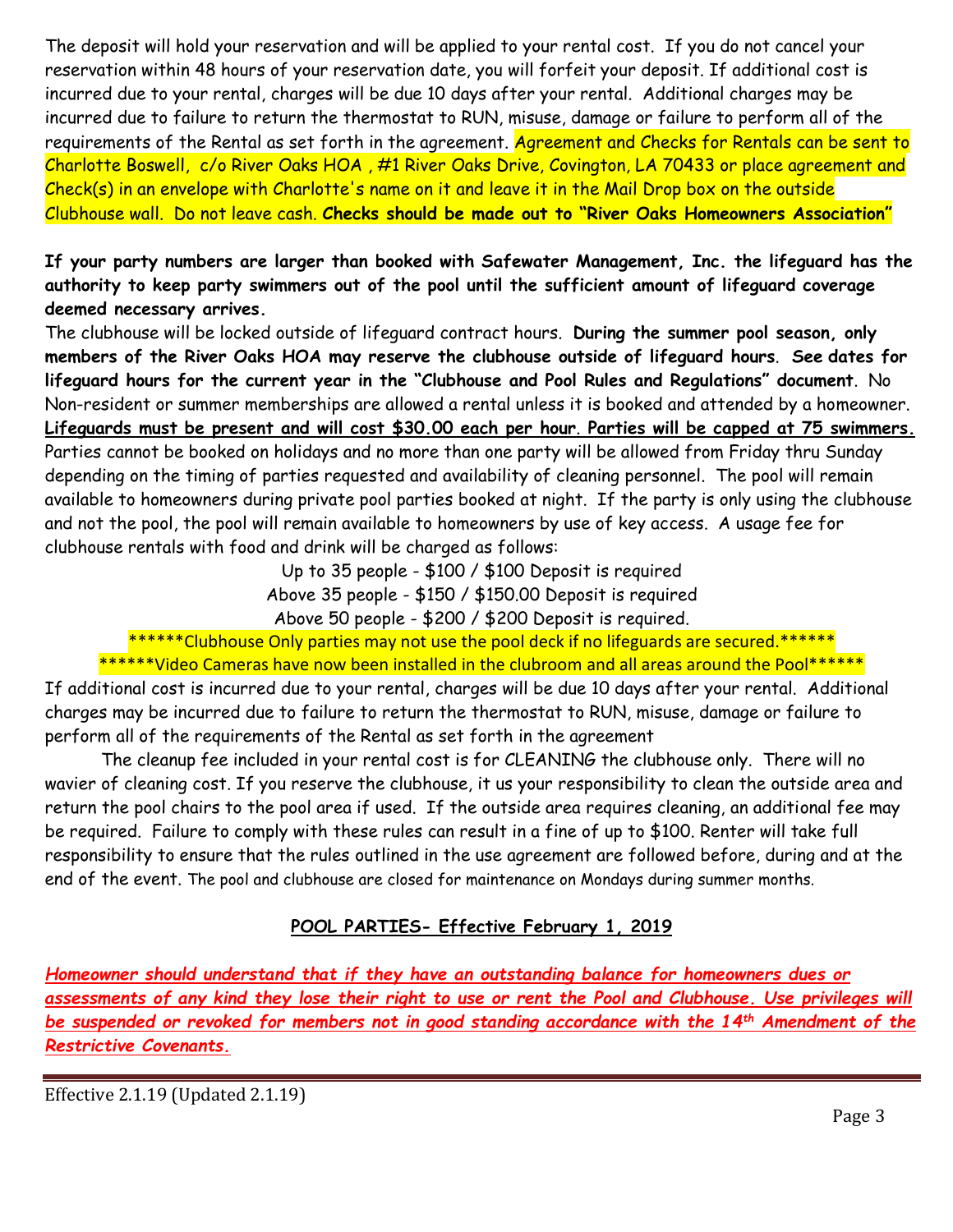The pool may be reserved for large parties of 20 or less during day time hours while the pool is open, April 6 thru October 15. **Lifeguards must be present and will cost \$30.00 each per hour**. **Parties are capped at 75 swimmers.** The Lifeguard will be provided by Safewater Management. The number of lifeguards will be determined by the number of people in your party and whether your guests consist of children or adults. For parties of 35 or less, a minimum of 2 Lifeguards is required. For parties of 36 or more, a minimum of 3 Lifeguards are required. More Lifeguards may be required for parties of 36 or more depending on the number attending the party. Lifeguards will be paid by the Homeowner obtaining the rental. Checks for Lifeguards must be sent to Safewater Management along with your Rental deposit to reserve your date and Lifeguards.

If additional cost is incurred due to your rental, charges will be due 10 days after your rental. Additional charges of up to \$100 may be incurred due to misuse, damage in the pool area or failure to perform all of the requirements of the Rental as set forth in the agreement. Renter will take full responsibility to ensure that the rules posted at the pool are followed during the event.

Pool birthday, etc parties are permitted during lifeguard hours but they must be limited to **20 (Twenty)** people or less where the non-resident guest are limited to 10. For these parities, if needed, the clubhouse can be used by renting using the normal reservation rental agreement. This applies to both residents and non-resident Summer memberships. Depending on the number people and the time requested in Pool season an additional lifeguard maybe required. Non-resident Summer members may book small parties only during lifeguard hours. Notification to pool manager is required during lifeguard hours and nonlifeguard hours in order to avoid overlapping of parties due to limited space. Please limit your activities other than swimming to the picnic area. In the event that the party is outside of lifeguard contract hours, the clubhouse is not available unless booked and paid for. The pool and clubhouse are closed for maintenance on Mondays during summer months.

### **PLAYGROUND USE GUIDELINES (WINTER–NON POOL SEASON DAYS**

All parties occurring in the playground when the pool is closed require the approval of the facilities manager and will be required to pay a \$20.00 fee for bathroom use only**.** No Deposit is required

> Checks should be made out to "River Oaks Homeowners Association" \*\*\*\*\*\*Video Cameras have now been installed in all areas around the Clubhouse\*\*\*\*\*\*

.

### **CLUBHOUSE ONLY RENTAL GUIDELINES (WINTER – NON-POOL SEASON DAYS)**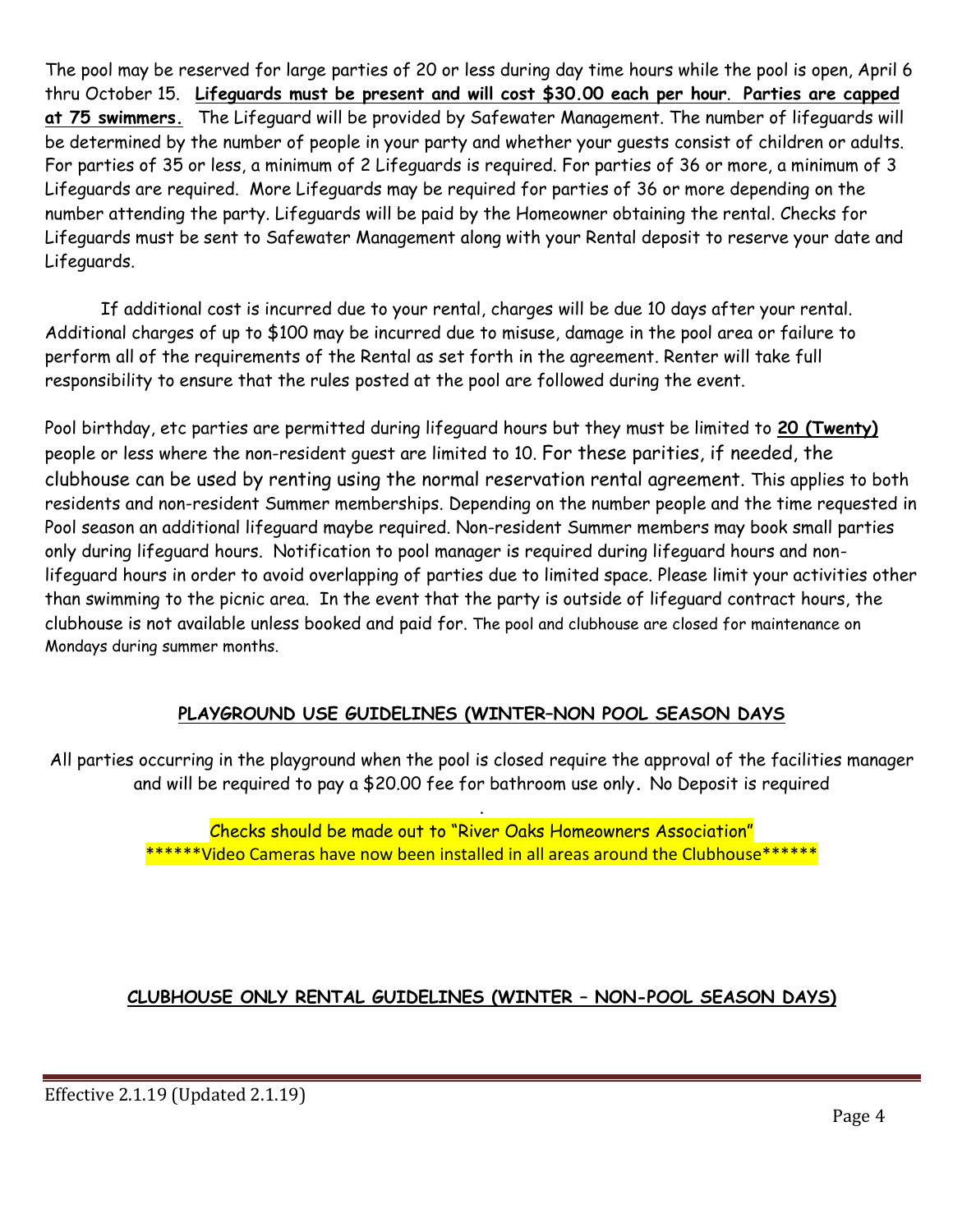*Homeowner should understand that if they have an outstanding balance for homeowners dues or assessments of any kind they lose their right to use or rent the Pool and/or Clubhouse. Members not in good standing will have their use of facilities privileges suspended or revoked accordance with the 14th Amendment of the Restrictive Covenants.*

Winter or periods outside of summer season clubhouse rentals are for homeowners only. The homeowner can sponsor a non-resident but must be present for the whole event and take full responsibility. The reservation and the payment must be made by the homeowner. Homeowners can us the rental key that is located in a lockbox by the front door. A usage fee for clubhouse rentals with food and drink will be charged as follows:

> Up to 35 people - \$100 / \$100 Deposit is required Above 35 people - \$150 / \$150.00 Deposit is required

Checks should be made out to "River Oaks Homeowners Association" \*\*\*\*Video Cameras have now been installed in the clubroom and all areas around the Clubhouse\*\*\*\*\*\*

If additional cost is incurred due to your rental, charges will be due 10 days after your rental. Additional charges may be incurred due to failure to return the thermostat to RUN, misuse, damage or failure to perform all of the requirements of the Rental as set forth in the agreement

The cleanup fee included in your rental cost is for CLEANING the clubhouse only. There will no wavier of cleaning cost. If you reserve the clubhouse, it us your responsibility to clean the outside area and return the pool chairs to the pool area if used. If the outside area requires cleaning, an additional fee may be required. Failure to comply with these rules can result in a fine of up to \$100.

Renter will take full responsibility to ensure that the rules outlined in the use agreement are followed before, during and at the end of the event.

### **RIVER OAKS CLUBHOUSE COMPLIMENTARY USE AGREEMENT - Effective Februaru 1, 2019**

*Homeowner should understand that if they have an outstanding balance for homeowners dues or assessments of any kind they lose their right to use or rent the Pool and/or Clubhouse. Members not in good standing will have their use of facilities privileges suspended or revoked accordance with the 14th Amendment of the Restrictive Covenants.*

THE FOLLOWING GUIDELINES ARE TO BE FOLLOWED WITH EACH PRIVATE USE OF THE CLUBHOUSE WHERE NO RENTAL FEE WILL APPLY - SMALL HOMEOWNER GROUPS SUCH AS BUNKO, CUB-SCOUTS, GIRL SCOUTS ETC. OR TO MEETINGS THE ATTENDANCE IS LESS THAN 10 OR THE SIZE OF THE TROOP IN THE CASE OF CUB SCOUT AND GIRL SCOUT TROOPS OR THE APPROVED ATTENDANCE COUNT FOR OTHER ASSOCIATION SANCTIONED EVENTS. These groups should sign an agreement for use. For on-going groups (One agreement per year) and a separate agreement for each use for one time groups that meet. No Food or Drinks will be allowed for these types of uses except by permission of Facilities Manager. If food is approved, cleanup of the entire kitchen area and make sure to take all food and party supplies home following the event. Use of the pool is NOT permitted with complimentary use of the Clubhouse. Use is limited to three (3) hours. The pools maybe open at the time of the party, but homeowner is responsible to make sure attendees do not go into the pool area. If you reserve the clubhouse, it is us your responsibility to clean the clubhouse, the bathrooms and the outside area if used. If the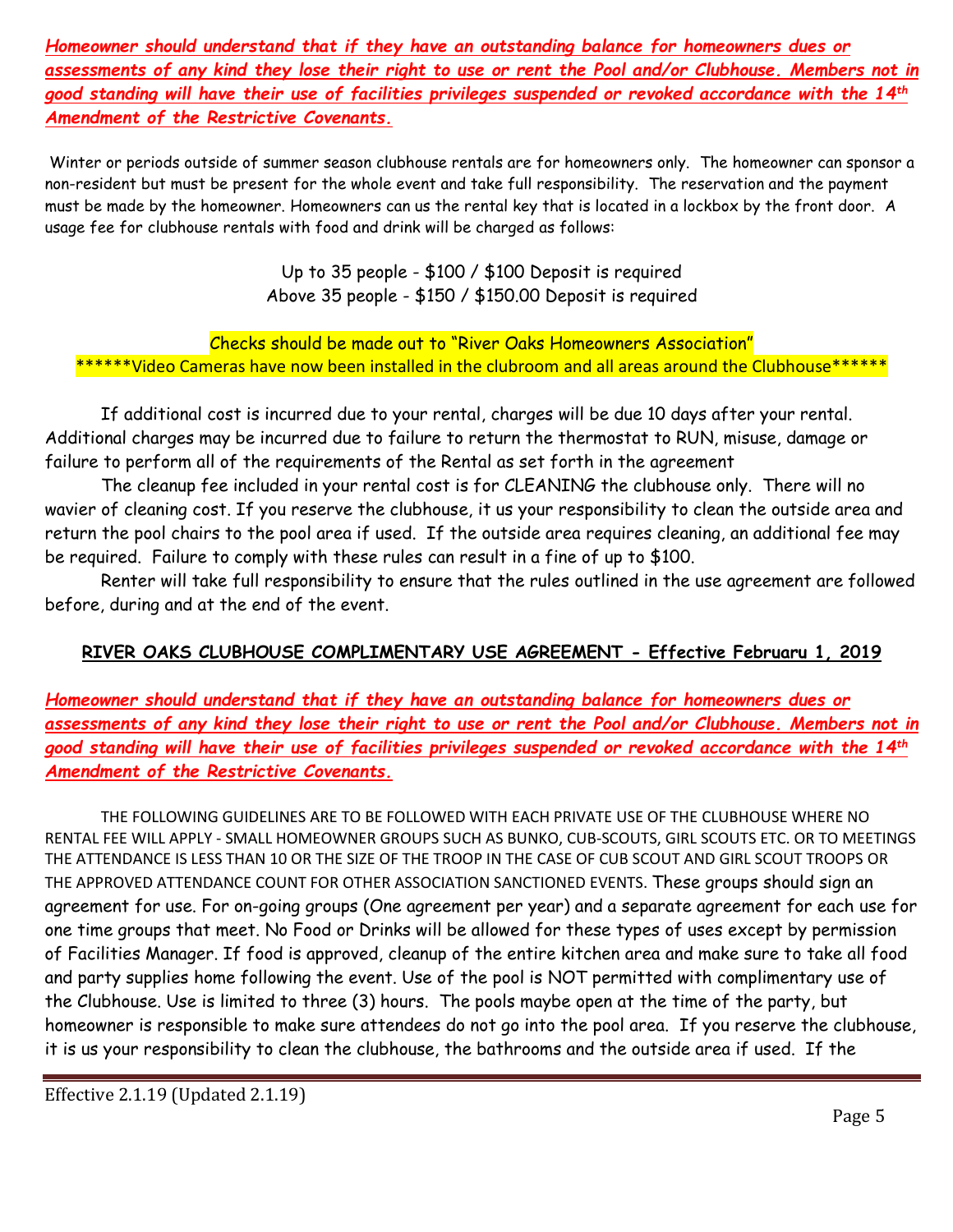clubhouse or outside area requires cleaning after your use, an additional fee may be required except for Association sanctioned events. Failure to comply with these rules can result in a fine of up to \$100. Renter will take full responsibility to ensure that the rules outlined in the use agreement are followed before, during and at the end of the event. The homeowner renting the clubhouse will be responsible for repairing any damage during the event.

### **RESERVATION PROCESS**

*Homeowner should understand that if they have an outstanding balance for homeowners dues or assessments of any kind they lose their right to use or rent the Pool and Clubhouse. Use privileges will be suspended or revoked for members not in good standing accordance with the 14th Amendment of the Restrictive Covenants.*

Reservations for all events will be made on a first come, first serve basis and can be done by emailing Charlotte Boswell at [hoolihancharlotte@yahoo.com](mailto:hoolihancharlotte@yahoo.com) or calling her at (985) 237-9557. Please specify the date, time and nature of the clubhouse use in your email or message. Any cancellations should be reported as far in advance as possible. Confirmation will be made when the calendar is checked. For all Rentals you must pay your deposit and sign an agreement to book your party with the facilities manager in order to reserve your space as to not allow parties to overlap. Deposits are required for all Rentals. The amount of the deposit is shown with each type of Rental. The deposit will hold your reservation and will be applied to your rental cost. If you do not cancel your reservation within 48 hours of your reservation date, you will forfeit your deposit. If additional cost is incurred due to your rental, charges will be due 10 days after your rental. Additional charges up to \$100 may be incurred due to failure to return the thermostat to RUN, misuse, damage or failure to perform all of the requirements of the Rental as set forth in the agreement. Agreement and Checks for Rentals can be sent to Charlotte Boswell, c/o River Oaks HOA, #1 River Oaks Drive, Covington, LA 70433 or place agreement and Check(s) in an envelope with Charlotte's name on it and

leave it in the Mail Drop box on the outside Clubhouse wall. Do not leave cash. Checks should be made out to "River Oaks Homeowners Association"

YOUR REQUESTED DATE FOR CLUBHOUSE AND POOL USAGE WILL BE RESERVED AND CONFIRMED - UPON RECEIPT OF YOUR CHECK. THE CLUBHOUSE CAN BE USED EXCLUSIVELY BY ADULTS ONLY. THE CLUB AREA IS OFF LIMITS TO AGES 18 AND UNDER WHEN THE FACILITY IS CLOSED.

### **REQUIREMENTS OF ALL THE RENTALS LISTED ABOVE:**

*Homeowner should understand that if they have an outstanding balance for homeowners dues or assessments of any kind they lose their right to use or rent the Pool and Clubhouse. Use privileges will*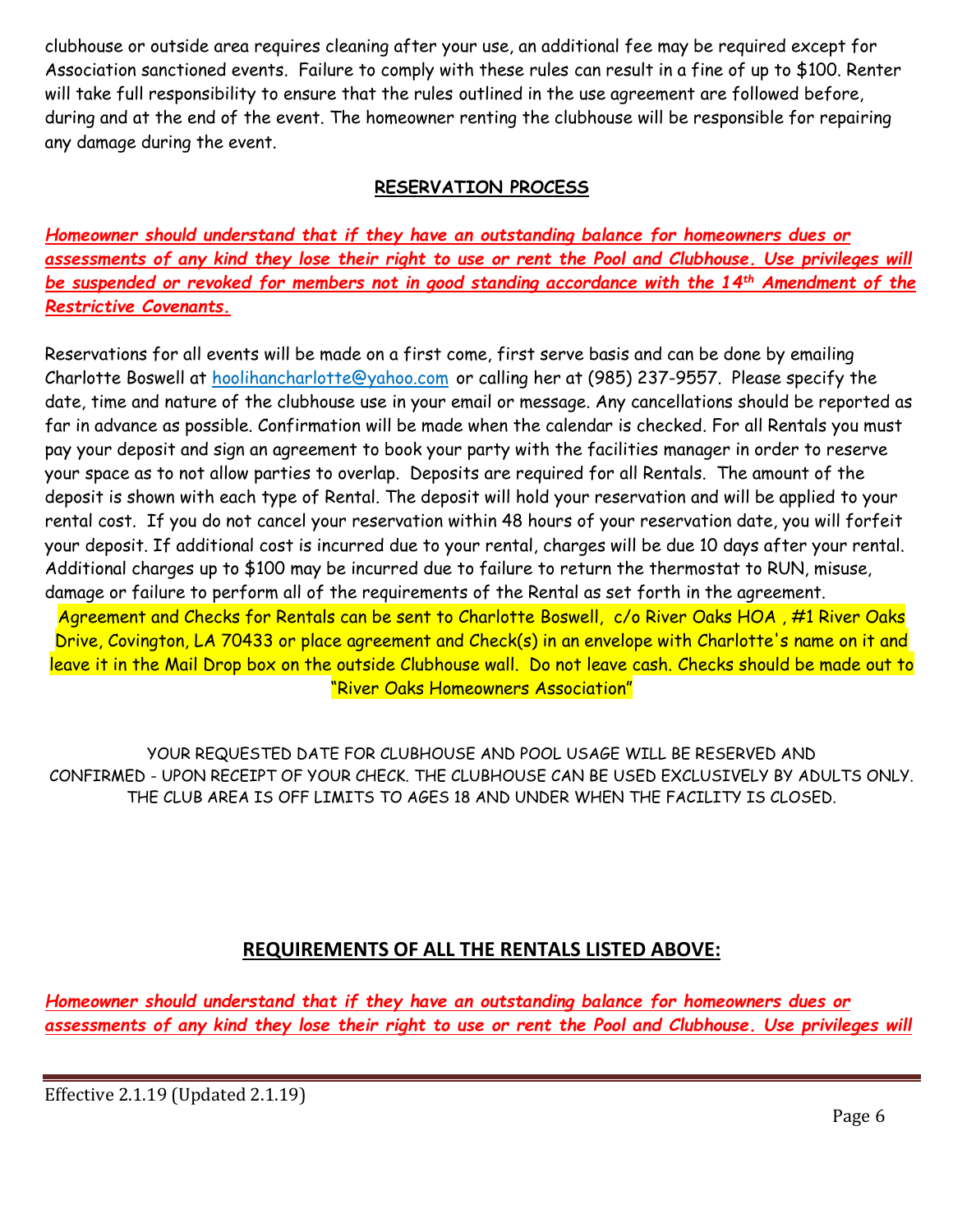*be suspended or revoked for members not in good standing accordance with the 14th Amendment of the Restrictive Covenants.*

Use of the Clubhouse, Pool and Playground area are predicated on the Resident signing the "Use Agreement", and acknowledge that they have read and agree to comply with all of the Clubhouse and Pool Rules and Regulations, Pool Behavior Guidelines and will complete the Check List posted when leaving the clubhouse when rental is complete. These rules, regulations and guidelines are available on the web site at <http://www.riveroaksestates.org/clubhouse-pool/> The "Use Agreement" for the rental function types can be found on the River Oaks web site at <http://www.riveroaksestates.org/> and are listed below:

### **CLUBHOUSE ONLY and CLUBHOUSE [and POOL PARTY RESERVATION AGREEMENT. Effective](2019%20Rental%20Agreement.1%20-%20Clubhouse%20and%20Pool%20Updated%202.1.19.doc) 2.1.19**

### **[POOL ONLY and/or PICNIC AREA ONLY PARTY RESERVATION AGREEMENT -](2019%20Rental%20Agreement.1%20-%20Pool%20and%20Picnic%20Area%20Updated%202.1.19.doc) Effective 2.1.19**

### **[RIVER OAKS CLUBHOUSE COMPLIMENTARY USE AGREEMENT](Clubhouse%20Complimentary%20Use%20Agreement%20Effective%202.1.19%20(Updated%202.1.19).doc) - Effective 2.1.19**

### **[CLUBHOUSE AND POOL RULES AND REGULATONS](2019%20Clubhouse%20and%20Pool%20%20Rules.1%20%20Effective%202.1.19%20Updated%202.1.19.doc) – Effective 2.1.19**

### **REQUIREMENTS OF THE RENTAL:**

**Homeowner should understand that if they have an outstanding balance for homeowner's dues or assessments of any kind they lose their right to use or rent the Pool and/or Clubhouse. Members not in good standing will have their use of facilities privileges suspended or revoked accordance with the 14th Amendment of the Restrictive Covenants.**

1. Only a resident can call or e-mail the clubhouse manager to make reservations. Email the clubhouse manager, Charlotte Boswell, at [hoolihancharlotte@yahoo.com](mailto:hoolihancharlotte@yahoo.com) or by calling her at - (985) 237-9557 to make reservations. See web site [\(http://www.riveroaksestates.org/\)](http://www.riveroaksestates.org/) for more information. There is a rental key in a lockbox by the entrance door. The code to get that key out of the lockbox is XXX. The facilities manager will provide you the code to lockbox and the alarm. See the alarm information sheet for arming and disarming the alarm system. Please remember that the inside bathroom doors are connected to the alarm system so if you unlock those doors they must be relocked. 2. Any persons making pre-rental visits for decorations, etc must be accompanied by a resident. Please refrain from using tape on the walls and windowsills. For art project, please use the tables outside if possible; cover the tables when using paints, glue guns, etc. If food is permitted in your rental, take all food and party supplies home following the event. Do not leave anything in the refrigerator.

3. No smoking is permitted in the clubhouse at any time. No smoking is permitted in the pool area. If guests smoke outside, please provide ashtrays to prevent butts from being tossed on the ground. It is your responsibility to pick up cigarette butts after a party.

4. The clubhouse must be chaperoned by an adult at all times during the usage of the facilities by minors. At no time will the serving of alcohol to minors be permitted.

5. The property owner or non-resident summer member reserving the clubhouse and/or pool must be present throughout the entire event. Property owner is responsible for the behavior of his/her guest. All guests should be informed by property of the rules of the use of the pool.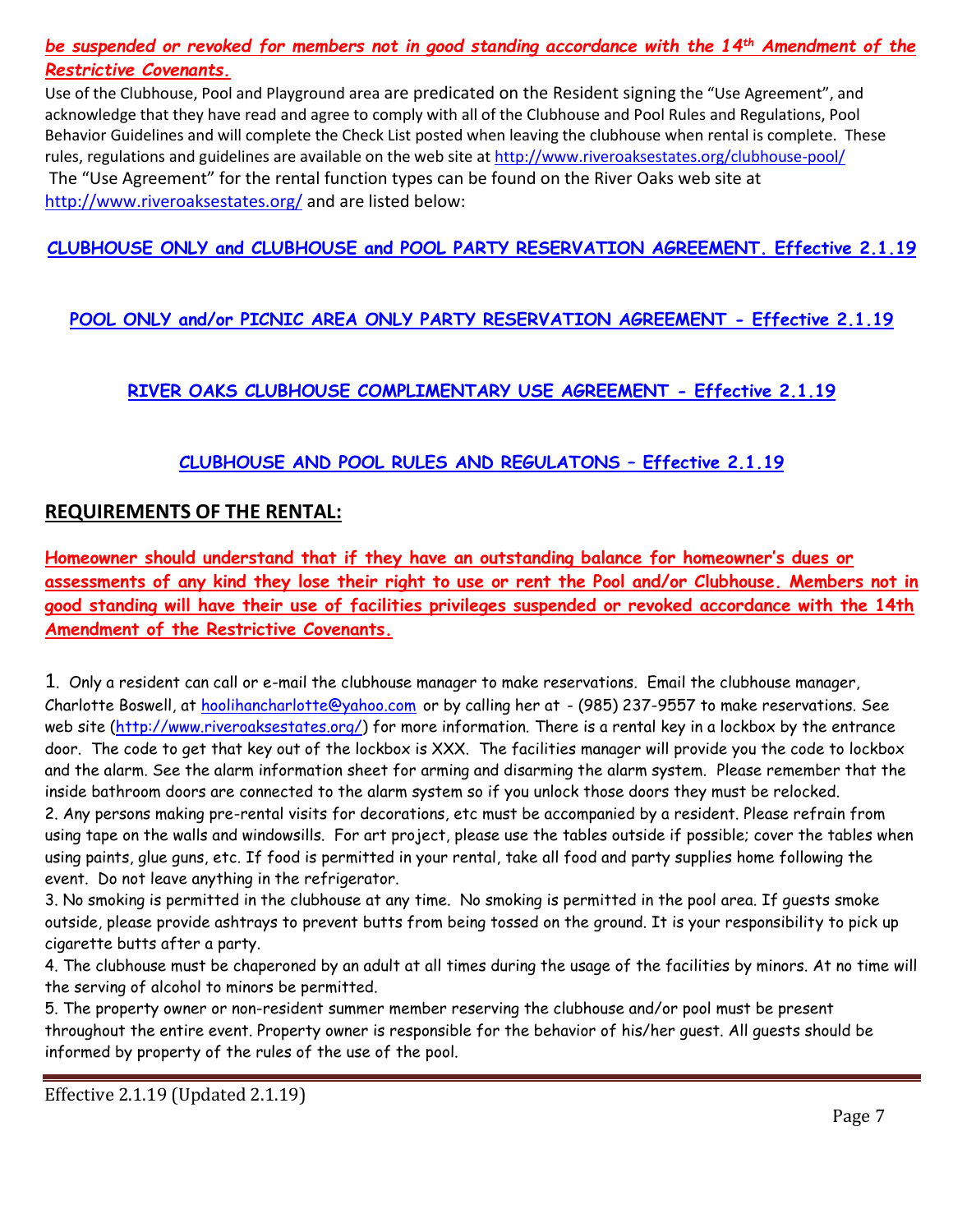6. Guests must park in the provided area. If it is necessary to park within the subdivision, cars must be parked on one side of the street to prevent blocking of traffic. Please refrain from parking on the grass.

7. If it is necessary to move the furniture, picnic tables and tables on the porch, pool chairs or pool tables please arrange it in the original configuration and/or return them to their original area.

8. The curfew for pool parties is 10:00 PM. Clubhouse curfew is until 12:00 Midnight.

9. Bag all trash and put it in the Waste Management containers next to the clubhouse making sure the top is secured. Please include all trash from the pool and picnic area also. Extra bags can be found under the sink in the kitchen. Lifeguards can help bagging trash when they are present for pool parties**. PLEASE PULL ALL FULL CANS OUT TO** 

# **THE AREA IN FRONT OF THE SMALL STORAGE BUILDING IN THE SOUTHEAST CORNER OF THE PARKING LOT**.

10. Instructions for changing the temperature of the HVAC system are posted near the thermostats. Return the air conditioning or heat to the RUN mode if you have adjusted the temperature. There are two thermostats on either side of the main room. The thermostats must be returned to RUN. A surcharge of \$15 will be charged if the thermostat is not returned to RUN.

11. Turn off all lights. Check and lock all doors and gates.

12. Please return the key to the lockbox. <mark>You have to push the clear button down and then enter the Lockbox code again</mark> and hold down the open tab to get the Lockbox cover to go back on the Lockbox. If additional cost is incurred due to your rental, charges will be due 10 days after your rental. Additional charges may be incurred due to failure to return the thermostat to RUN, misuse, damage or failure to perform all of the requirements of the Rental as set forth in the agreement The cleanup fee included in your rental cost is for CLEANING the clubhouse only. There will no wavier of cleaning cost. If you reserve the clubhouse, it us your responsibility to clean the outside area and return the pool chairs to the pool area if used. If the outside area requires cleaning, an additional fee may be required. Failure to comply with these rules can result in a fine of up to \$100. I will take full responsibility to ensure that the rules outlined in the use agreement are followed before, during and at the end of the event. I will take full responsibility to ensure that the rules posted at the pool are followed during the event. I will be responsible for repairing any damage during my usage. 13. Check list for the homeowner leaving the premises after Rental

- Have you put your trash in the Waste Management containers on the side of the clubhouse? **PLEASE PULL ALL FULL CANS OUT TO THE AREA IN FRONT OF THE SMALL STORAGE BUILDING IN THE SOUTHEAST CORNER OF THE PARKING LOT**.
- Have you return the thermostat to RUN?
- Are all the lights off?
- Straighten the furniture
- Clean up the kitchen if you have used it
- Remove any items left in the refrigerator
- Make sure the inside bathroom doors are locked; these 2 doors are connected to the alarm system.
- Remember to turn the alarm on.
- Return the key to the Lockbox

# **TENNIS COURTS**

## **The courts are for the use of River Oaks homeowners and immediate family only**. **A homeowner must accompany all guests**.